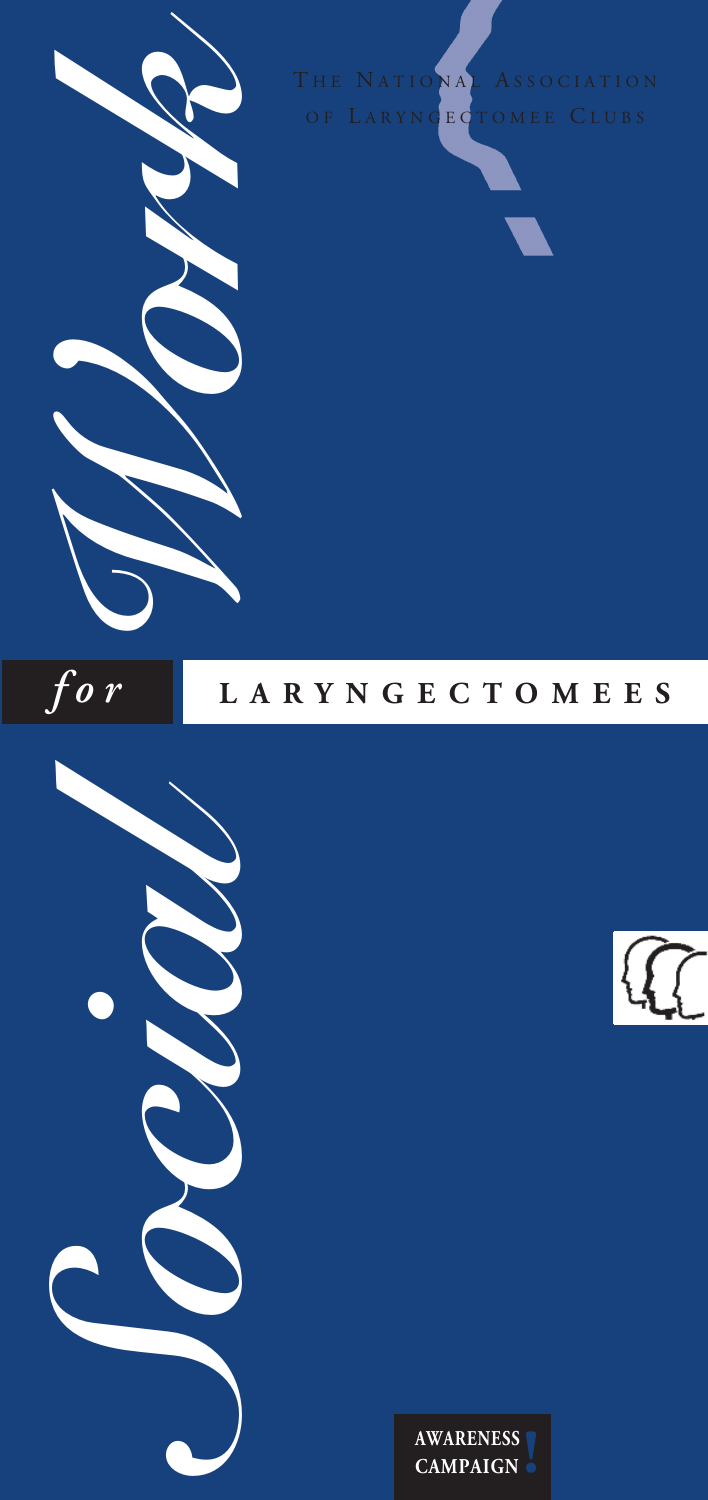### **THE MEDICAL SOCIAL WORKER'S ROLE WITH LARYNGECTOMY PATIENTS**

Entering hospital for any form of treatment is a frightening prospect.

However, for people under-

going a laryngectomy this fear is increased by the knowledge that they have cancer and are to have mutilating surgery which will leave them with a permanent stoma and communication difficulties.

The role of the medical social worker can be summarised as follows:

#### **To assess the patient's perception of this surgery and its implications. 1**

The medical social worker will discuss with the laryngectomee their readjustment to daily living when they get home. They might have anxieties about their accommodation and feelings of isolation because of their lack of voice.

If depression, anxiety and pain is a problem the medical social worker will refer back to her medical and nursing colleagues in the multidisciplinary team meetings – liasing also with the Macmillan clinical nurse specialists.



*The normal voice & breathing mechanism before Laryngectomy*



*The mechanism for voice and breathing after Laryngectomy*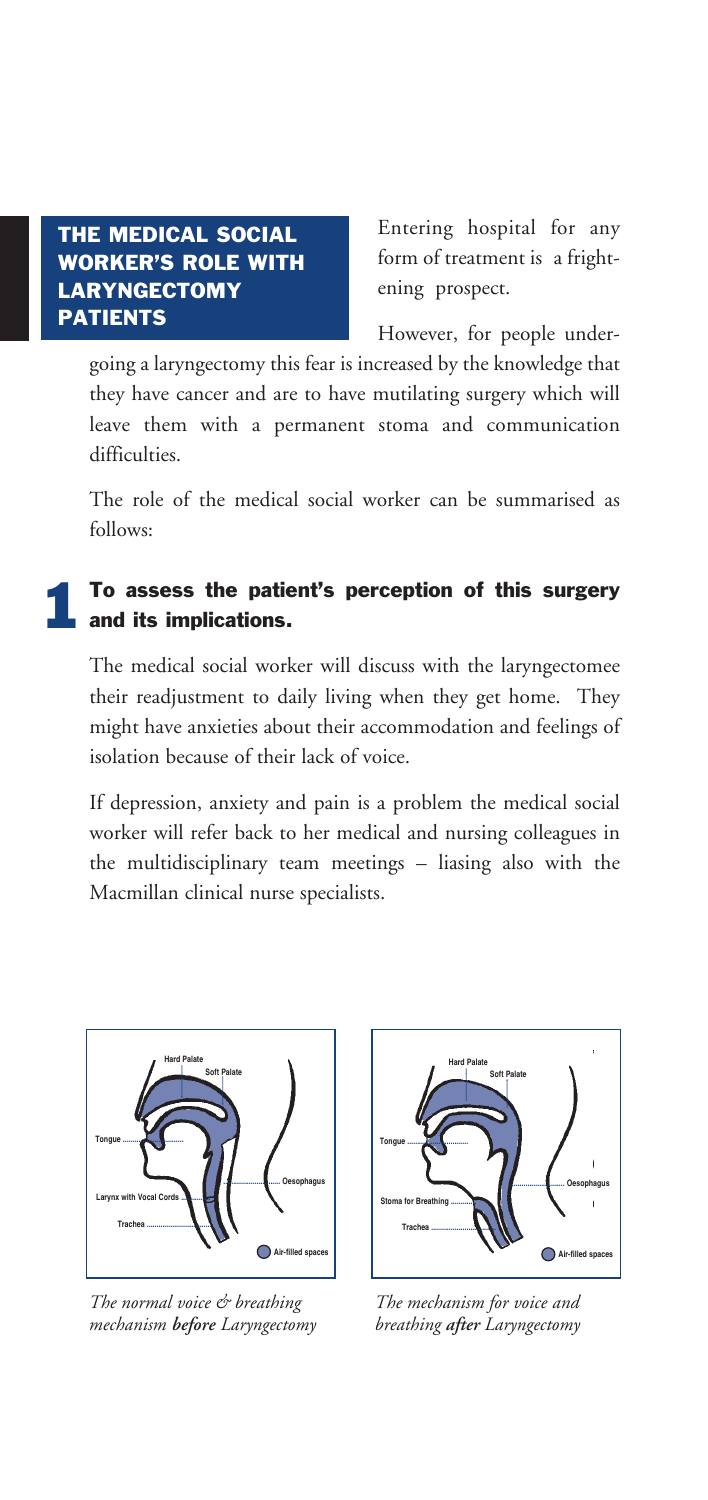## when they are having to come to terms with the To provide support for family and carers at a time **k illness of the person they care for and love and with future uncertainty. 2**

**ers at a time**<br> **love and with the**<br> **love and with**<br>
on discharge to<br>
al social worker<br>
en her commu-<br>
assessed on their<br>
dical team when<br> **sssential for a**<br> **es who need<br>
eir anxiety at**<br>
ome. The medical social worker will refer the patient on discharge to her colleagues in the community. The hospital social worker will work out a package of care for 4-6 weeks then her community social worker will take over, each patient is assessed on their own particular needs and passed back to the medical team when necessary.

### **To advise on welfare benefits. This is essential for a lot of laryngectomees and their families who need support and information to help allay their anxiety at the prospect of living on a reduced income. 3**

The social worker should be able to advise on which forms to complete, to liaise with the D.S.S., arrange rehousing and apply to the MacMillan Fund or other organisations for grants for such essential items as liquidisers, emergency alarm systems etc.

For a property of starting and apply<br>
Society and apply<br>
Society and a person is<br>
Social worker can<br>
Social worker can<br>
Social worker can<br>
Social worker can<br>
Social worker can<br>
Social worker can<br>
Social worker can<br>
Social The medical social worker can also fill in the forms for the people who have nobody to do this for them. When a person is recovering from a laryngectomy the last thing they wish to do is fill in forms.

During this period of trauma and upheaval, life for laryngectomees and their carers can be confusing and frustrating.

As a member of a multi-disciplinary team, the social worker can help to create an invaluable support framework for patients while they learn to cope with life on their own again.

For further information and for details of your local laryngectomee clubs, please contact:

**The National Association of Laryngectomee Clubs (NALC)** *- See address on back page.*

## **Macmillan Cancer Support** 89 Albert Embankment, London SE1 7UQ Tel: 020 7840 7840 Fax: 020 7840 7841 www.macmillan.org.uk